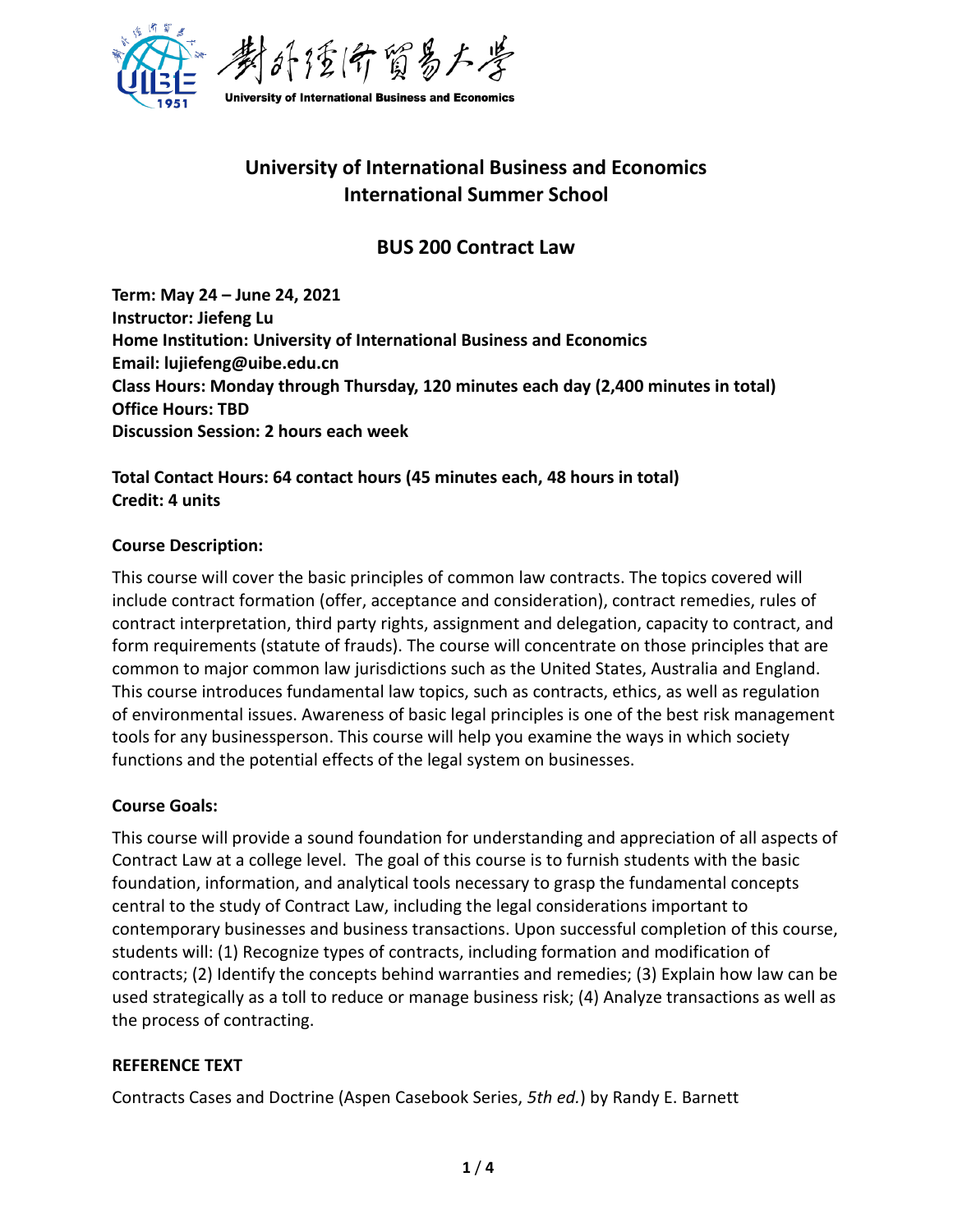

ISBN-13: 978-1454809982

### **Required course materials:**

There are supplemental materials and cases. From time to time, Professor Lu will supplement the textbook with online materials. It is absolutely essential that you read all of the assigned textual material and think about how each chapter's material connects to the other material covered in the course. There is no substitute for preparation!

### **Grading Policy:**

Grades will be determined as follows: **25 percent for the midterm exam**, which will be held on Thursday of the third week; and **50 percent for the final exam**, which will be held on Friday of the final week. Professor Lu also reserves **25 percent** of the total grade for purposes of incorporating **quality of participation** into the determination of each student's grade in the course. Our classroom sessions are designed to be **highly interactive**, with a large component of direct participation and active discussion from every student.

### **Grading Scale:**

Grades will be in conformity with the standard scale used in all UIBE courses. Professor Lu has discretion to make adjustments as needed.

|    | 90-100 |    | 72-74    |
|----|--------|----|----------|
| А- | 85-89  |    | 68-71    |
| B+ | 82-84  | ۰. | 64-67    |
|    | 78-81  |    | 60-63    |
| В- | 75-77  |    | below 60 |

#### **Class Rules:**

Any academic misconduct of any type, including plagiarism or cheating on an exam, will automatically trigger: (1) expulsion from the course; (2) the issuance of a failing grade for the course, (3) the issuance of a formal report about the student's misconduct to the student's home university, and (4) any other disciplinary or administrative action deemed appropriate by Professor Lu and the leaders of this University.

Students are expected to do **all** the readings for the week in their entirety before class meets on each Wednesday. In addition to reading the assigned material, you are required to think about the material and analyze it in comparison to other subjects under consideration. This will greatly enhance the value and quality of our classroom sessions.

## **Course Schedule:**

NOTE: Our actual pace may be faster or slower than indicated on this schedule. We will spend more time on some chapters and subjects than on others. KEEP UP WITH OUR CLASSROOM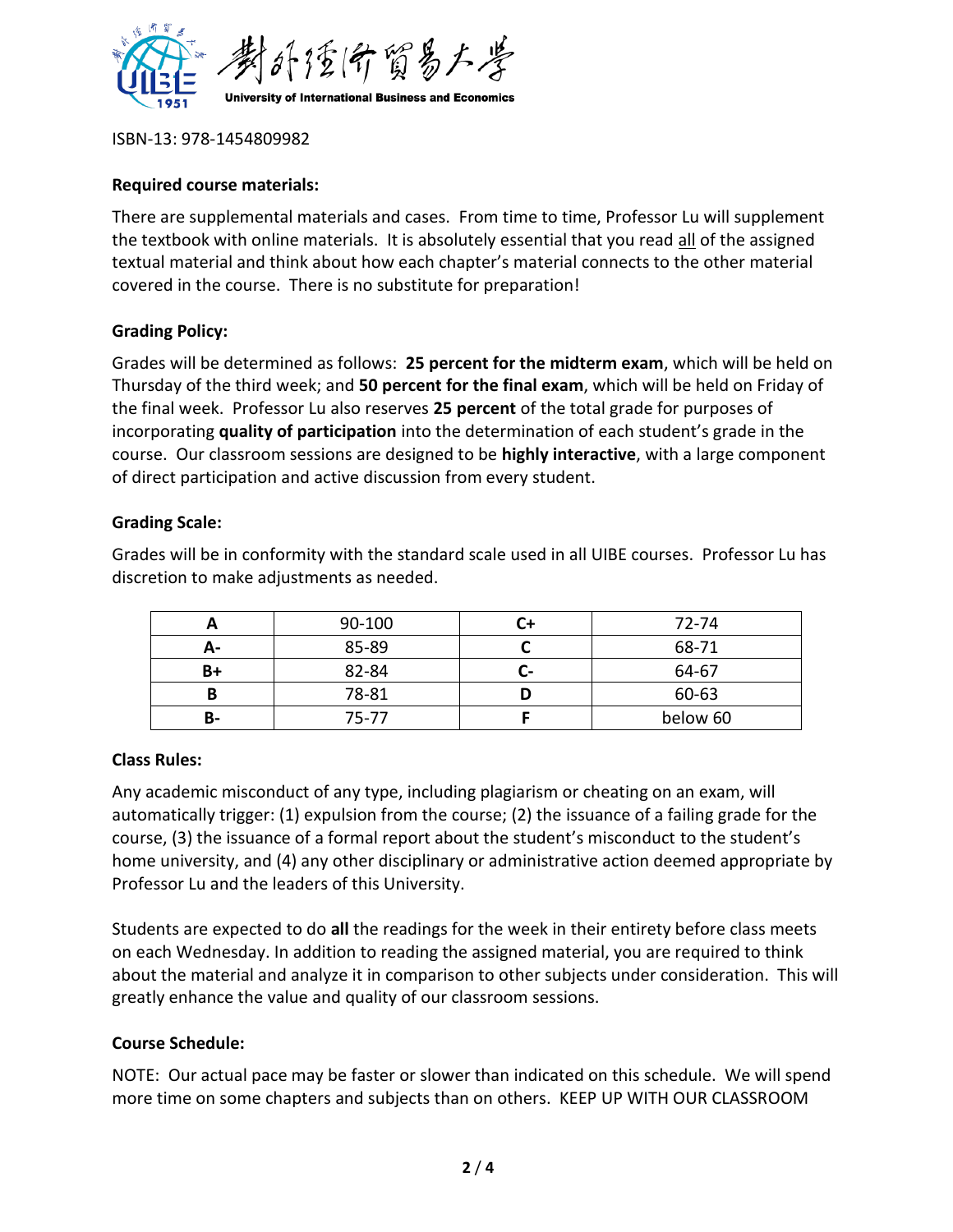

## DISCUSSIONS AND READ AHEAD ACCORDINGLY. IT IS BETTER TO READ AHEAD AND BE READY THAN TO FALL BEHIND AND BE UNPREPARED FOR OUR CLASSROOM DISCUSSIONS! **TENTATIVE COURSE OUTLINE**:

|                    | Introduction to Contract Concepts;             |
|--------------------|------------------------------------------------|
|                    | Nature of Traditional and E-Contracts;         |
| Class 1            | Sources of Contract Law;                       |
|                    | Common Law v. UCC;                             |
|                    | <b>Freedom of Contract:</b>                    |
|                    | Capacity and Legality;                         |
| Class <sub>2</sub> | Minors;                                        |
|                    | <b>Mentally Incompetent Persons</b>            |
|                    | Intoxicated Persons;                           |
|                    | Contracts Contrary to Statutes;                |
|                    | Usury Laws;                                    |
| Class <sub>3</sub> | <b>Contracts to Commit Crimes;</b>             |
|                    | <b>Gambling Statutes;</b>                      |
|                    | Effect of Illegality;                          |
|                    | Promise;                                       |
| Class <sub>4</sub> | Meeting of Minds;                              |
|                    | Agreement;                                     |
|                    | <b>Consideration and Promissory Estoppel</b>   |
| Class <sub>5</sub> | <b>Inadequacy of Consideration</b>             |
|                    | <b>Illusory Promises</b>                       |
|                    | <b>Gratuitous Promises</b>                     |
|                    | Agreement;                                     |
| Class <sub>6</sub> | Offer and Acceptance                           |
|                    | The Legal Effect of an Offer;                  |
|                    | <b>Termination of Offer</b>                    |
|                    | Preventing the Revocation of Offer;            |
|                    | The Legal Effect of an Acceptance;             |
| Class <sub>7</sub> | Acceptance with additions or modifications     |
|                    | The "Battle of the Forms"                      |
|                    | Statute of Frauds and Equitable Exceptions     |
|                    | <b>Writing Requirement</b>                     |
| Class 8            | Contracts Involving Interests in Real Property |
|                    | Promises Made in Consideration of Marriage     |
|                    | <b>UCC Statutes of Fraud</b>                   |
| Class 9            | Determining the Parties' Obligations           |
|                    | Under the Contract;                            |
| Class 10           | Interpretation of Contract;                    |
|                    | Principle of Objective Interpretation;         |
|                    | Parol Evidence Rule;                           |